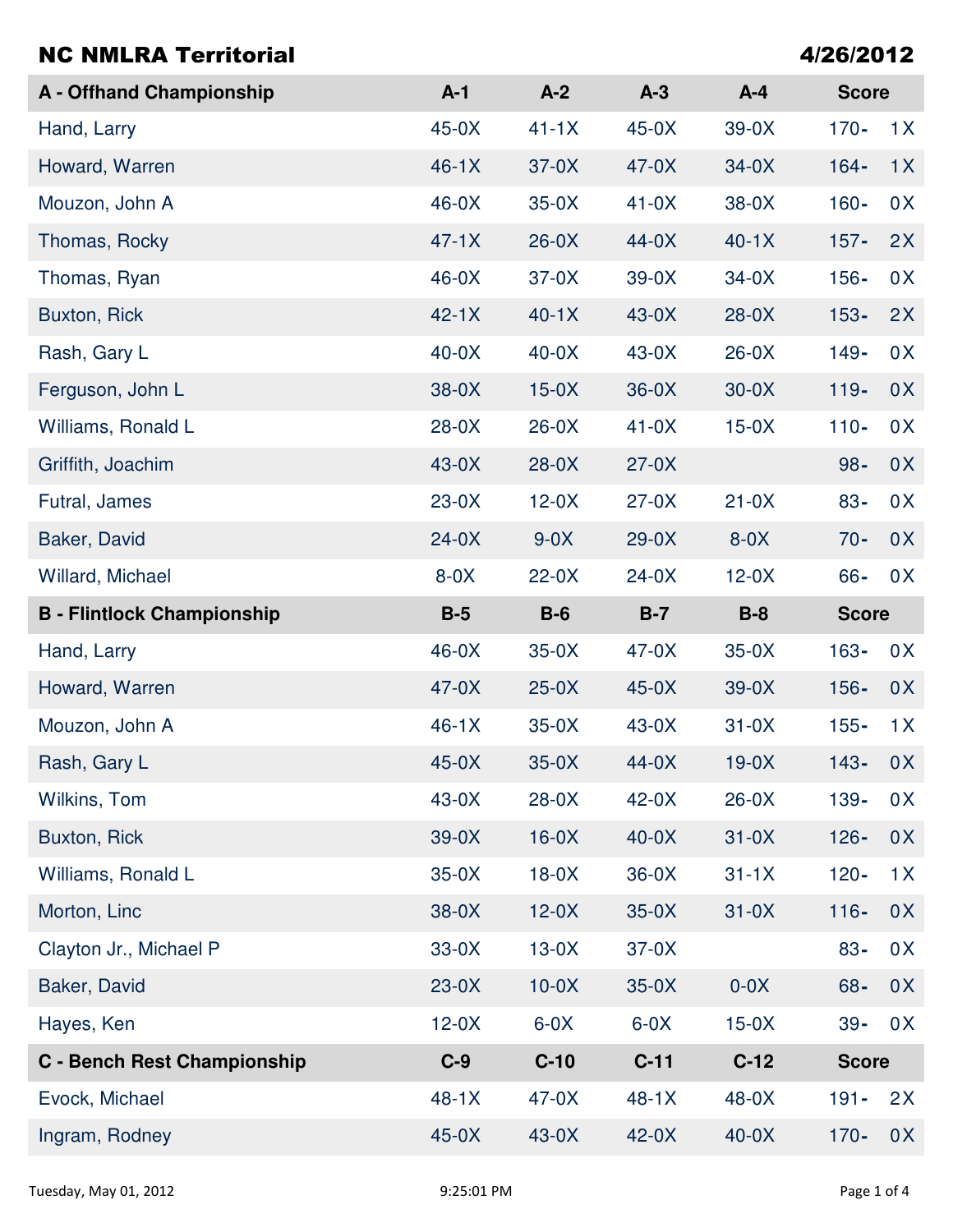| <b>D - Musket Championship</b> | $D-13$  | $D-14$  | $D-15$  |         | <b>Score</b> |                |  |
|--------------------------------|---------|---------|---------|---------|--------------|----------------|--|
| Hand, Larry                    | $91-1X$ | $64-0X$ | $92-0X$ |         | $247 -$      | 1X             |  |
| Howard, Warren                 | $92-2X$ | $60-1X$ | $86-1X$ |         | $238 -$      | 4X             |  |
| Mouzon, John A                 | 84-0X   | 64-0X   | 87-0X   |         | $235 -$      | 0 <sup>X</sup> |  |
| Buxton, Rick                   | 79-0X   | $47-1X$ | 79-0X   |         | $205 -$      | 1X             |  |
| Williams, Ronald L             | $57-0X$ | $56-1X$ | $56-0X$ |         | $169 -$      | 1X             |  |
| Wilkins, Tom                   | 83-0X   |         |         |         | $83 -$       | 0 <sup>X</sup> |  |
| E - One Gun Championship       | $E-16$  | $E-17$  | $E-18$  | $E-19$  |              | <b>Score</b>   |  |
| Thomas, Ryan                   | $45-1X$ | $35-0X$ | $33-0X$ | $33-0X$ | $146 -$      | 1X             |  |
| Futral, James                  | $39-0X$ | $26-0X$ | $25-0X$ | $42-0X$ | $132 -$      | 0X             |  |
| Willard, Michael               | $36-0X$ | $25-0X$ | $21-0X$ | $24-0X$ | $106 -$      | 0X             |  |
| Hand, Larry                    | $33-0X$ |         |         |         | $33 -$       | 0X             |  |
| F - Cross Sticks Championship  | $F-20$  | $F-21$  | $F-22$  | $F-23$  |              | <b>Score</b>   |  |
| Evock, Michael                 | 49-2X   | $47-0X$ | $42-0X$ | $44-0X$ | $182 -$      | 2X             |  |
| Evock, Mike E                  | $34-0X$ | $34-0X$ | $5-0X$  | $11-0X$ | $84 -$       | 0X             |  |
| <b>G - Ladies Championship</b> | $G-24$  | $G-25$  | $G-26$  | $G-27$  |              | <b>Score</b>   |  |
| Futral, Debbie                 | $38-0X$ | $44-0X$ | $33-0X$ | $37-0X$ | $152 -$      | 0 <sup>X</sup> |  |
| Wood, Anne                     | $31-0X$ | $28-0X$ | $34-0X$ | $37-0X$ | $130 -$      | 0X             |  |
| Wilkins, Rebecca               | $33-1X$ | $46-0X$ | $29-0X$ | $16-0X$ | $124 -$      | 1X             |  |
| H - Junior/4H Championship     | $H-28$  | $H-29$  | $H-30$  | $H-31$  |              | <b>Score</b>   |  |
| Griffith, Hunter               | $35-0X$ | $16-0X$ | $21-0X$ | $39-0X$ | $111 -$      | 0 <sup>X</sup> |  |
| <b>K</b> - Pistol Championship | K-36    | $K-37$  | K-38    |         |              | <b>Score</b>   |  |
| Shoffner, Lynn                 | $92-1X$ | $93-2X$ | 83-0X   |         | 268-         | 3X             |  |
| Bauer, John                    | 96-3X   | $93-3X$ | $78-1X$ |         | $267 -$      | 7X             |  |
| Wilkins, Tom                   | $96-5X$ | $91-3X$ | $77-0X$ |         | $264 -$      | 8X             |  |
| Mouzon, John A                 | $91-1X$ | $91-1X$ | 74-0X   |         | $256 -$      | 2X             |  |
| Jones, Ed                      | 93-0X   | 88-0X   | 75-0X   |         | $256 -$      | 0 <sup>X</sup> |  |
| Buxton, Rick                   | $92-2X$ | $95-2X$ | $59-2X$ |         | $246 -$      | 6X             |  |
| Rucienski, Joseph              | 80-0X   | 78-0X   | $71-2X$ |         | $229 -$      | 2X             |  |
| Buchanan, Buck                 | 88-1X   | 79-0X   | $55-0X$ |         | $222 -$      | 1X             |  |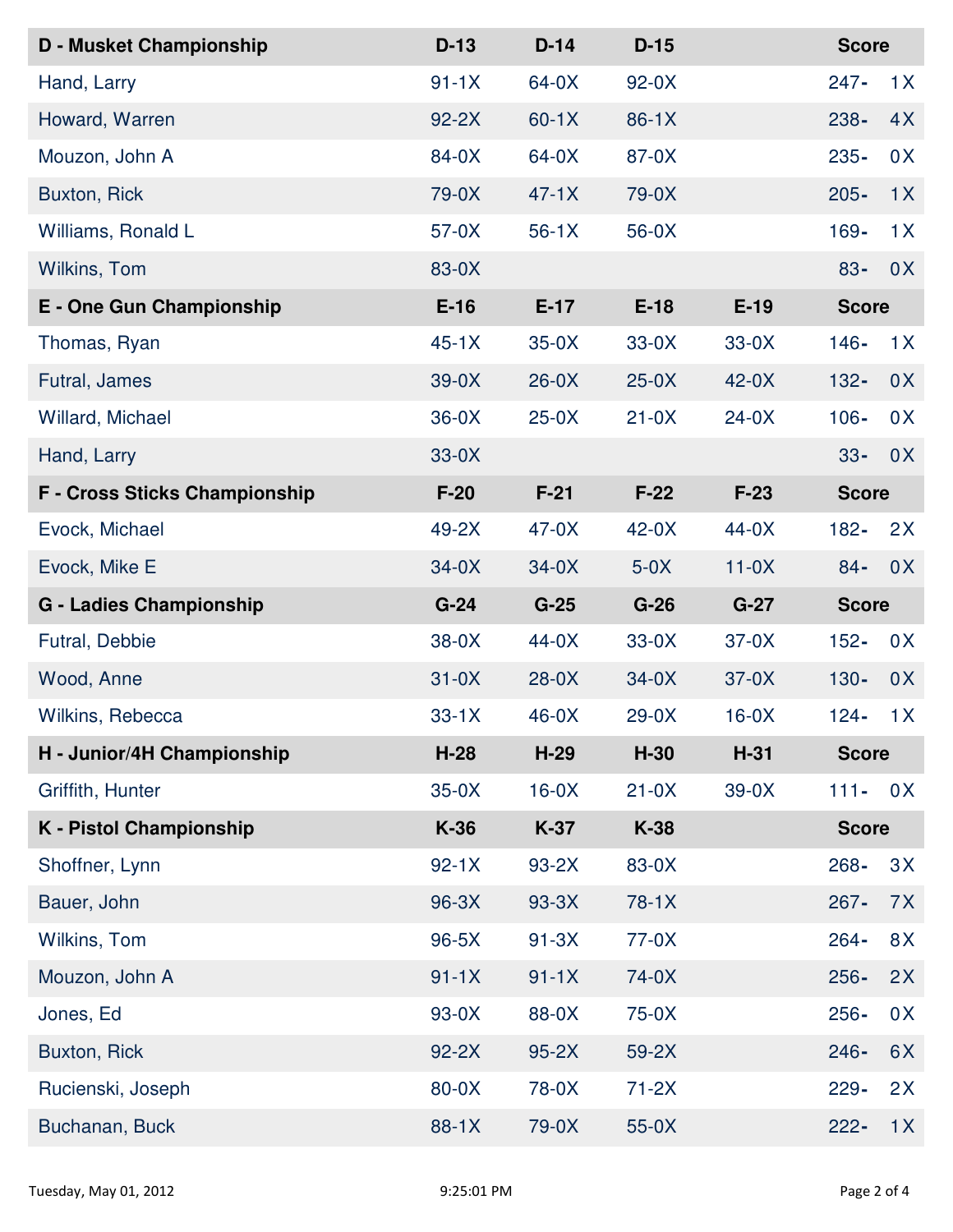| <b>K</b> - Pistol Championship    | K-36    | $K-37$  | K-38    |         | <b>Score</b> |                |
|-----------------------------------|---------|---------|---------|---------|--------------|----------------|
| Plain, Ken                        | 83-0X   | 79-0X   | $39-1X$ |         | $201 -$      | 1X             |
| Grayson, William L                | 73-0X   | 66-0X   | $61-0X$ |         | $200 -$      | 0X             |
| Williams, Ronald L                | 74-0X   | $63-1X$ | $44-0X$ |         | $181 -$      | 1X             |
| McDonald, Hubert                  | $64-2X$ | $26-0X$ | $15-0X$ |         | $105 -$      | 2X             |
| L - Primitive Aggregate           | $L-39$  | $L-41$  | $L-42$  | $L-43$  | <b>Score</b> |                |
| Futral, James                     | $21-0X$ | $34-0X$ | $45-0X$ | $13-0X$ | $113 -$      | 0 <sup>X</sup> |
| Willard, Michael                  | $17-0X$ | $20-0X$ | $32-0X$ | $17-0X$ | $86 -$       | 0 <sup>X</sup> |
| N - Hunters Aggregate             | $N-46$  | $N-47$  | $N-48$  | $N-49$  | <b>Score</b> |                |
| Howard, Warren                    | $44-1X$ | $37-0X$ | $43-1X$ | $31-1X$ | $155 -$      | 3X             |
| Thomas, Ryan                      | $39-0X$ | $34-0X$ | $35-0X$ | $26-0X$ | $134 -$      | 0X             |
| Hand, Larry                       | $47-1X$ | $20-0X$ | $37-0X$ | $28-0X$ | $132 -$      | 1X             |
| Morton, Linc                      | $33-0X$ | $27-0X$ | $29-0X$ | $14-0X$ | $103 -$      | 0X             |
| Futral, James                     | 39-0X   | $17-0X$ | $25-0X$ | $19-0X$ | $100 -$      | 0 <sup>X</sup> |
| Rash, Gary L                      | $32-0X$ | $24-0X$ | $10-0X$ | $16-0X$ | $82 -$       | 0X             |
| Williams, Ronald L                | $16-0X$ | $16-0X$ | $19-0X$ | $14-0X$ | $65 -$       | 0 <sup>X</sup> |
| Wood, Ronald                      | $5-0X$  | $26-0X$ | $22-0X$ | $8-0X$  | $61 -$       | 0X             |
| Thomas, Rocky                     | $44-0X$ |         |         |         | $44 -$       | 0 <sup>X</sup> |
| <b>Willard, Michael</b>           | $13-0X$ | $12-0X$ | $19-0X$ | $0-0X$  | $44 -$       | 0X             |
| Hayes, Ken                        | $17-0X$ | $13-0X$ | $10-0X$ | $0-0X$  | $40 -$       | 0 <sup>X</sup> |
| <b>O</b> - Sighted Smoothbore     |         |         |         |         | <b>Score</b> |                |
| Wilkins, Tom                      | $42-0X$ | $47-0X$ | $30-0X$ | $43-0X$ | $162 -$      | 0 <sup>X</sup> |
| <b>P - Unlimited Long Hunters</b> | $P-54$  | $P-55$  | $P-56$  | $P-57$  | <b>Score</b> |                |
| Howard, Warren                    | $47-0X$ | $46-0X$ | $38-0X$ | $25-0X$ | $156 -$      | 0 <sup>X</sup> |
| Hand, Larry                       | $47-0X$ | $32-0X$ | $39-1X$ | $32-0X$ | $150 -$      | 1X             |
| Thomas, Ryan                      | $32-0X$ | $46-0X$ | $42-0X$ | $29-0X$ | $149 -$      | 0 <sup>X</sup> |
| Futral, James                     | 38-0X   | $29-0X$ | $31-0X$ | $14-0X$ | $112 -$      | 0X             |
| Thomas, Rocky                     | $28-0X$ | $23-0X$ | $27-0X$ |         | $78 -$       | 0X             |
| Williams, Ronald L                | $25-0X$ | $11-0X$ | $12-0X$ | $17-0X$ | $65 -$       | 0X             |
| Willard, Michael                  | $9-0X$  | $7-0X$  | $6-0X$  | $6-0X$  | $28 -$       | 0X             |